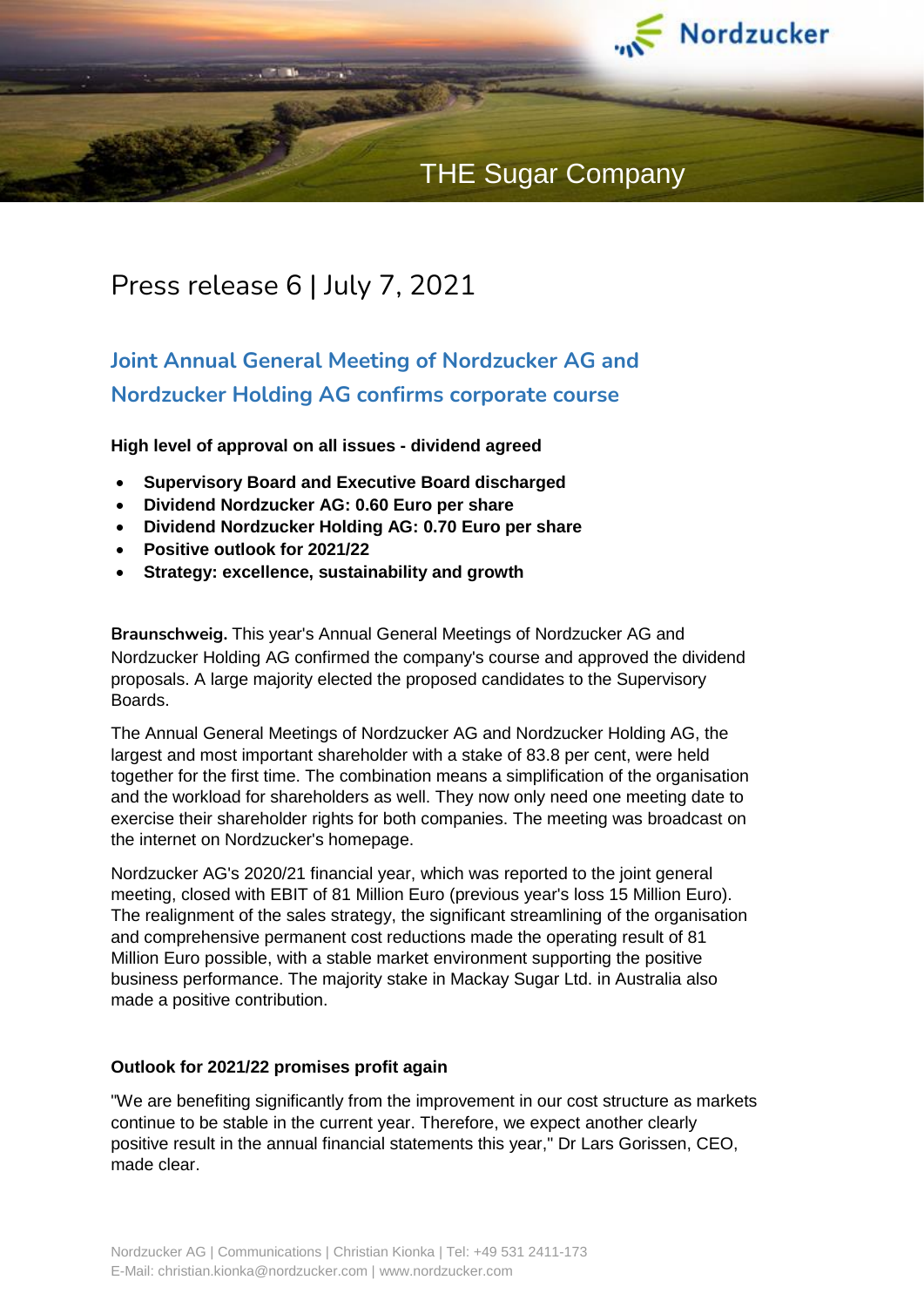For the future, the Group is focusing on excellence in the entire value chain. "There are extensive measures on our agenda. The implementation of our sustainability strategy and our excellence initiatives will accompany us in the coming years. The optimisation of our processes, progressive digitalisation and further planned cost reductions will have a positive impact on our results," Gorissen emphasised.

Jochen Johannes Juister, Chairman of the Supervisory Board of Nordzucker AG, emphasised in his presentation: "Transformation, cost reductions and a focus on the targets we have set have shaped the 2020/21 financial year. The Supervisory Board is convinced that Nordzucker's planned measures in terms of growth, sustainability and excellence will increase competitiveness and thus further promote beet cultivation in Europe."

### **Voting results**

The Annual General Meeting approved the actions of the Executive Board and Supervisory Board of Nordzucker AG and Nordzucker Holding AG by a large majority. The dividend proposals of 0.60 Euro and 0.70 Euro per share for Nordzucker AG and Nordzucker Holding AG respectively were also approved by the Annual General Meeting.

### **Elections to Supervisory Boards**

The Annual General Meeting re-elected Dr Carin-Martina Tröltzsch, Kürten, as a member of the Supervisory Board of Nordzucker AG with a convincing majority.

At Nordzucker Holding AG Franziska Bennecke (Kissenbrück), Heinrich Otte (Ehmen) and Jan-Wilhelm Strampe (Barum) were elected to the Supervisory Board for the first time.

Re-elected were:

- Dr Werner Buchner, Iden,
- Christof Goebel, Göhrde,
- Ulrich Langenhoff, Hämelerwald,
- Alice F. Wätjen, Altenrode, and
- Maik Wiedemann, Bettmar

#### **Amendment of the Nordzucker AG Articles of Association**

The proposed amendment to the Articles of Association of Nordzucker AG on the remuneration of the Supervisory Board was approved by the Annual General Meeting.

All detailed voting results can be found [here](https://www.nordzucker.com/de/download-kategorien/hv2021/) on the Internet.

#### **Constituent meeting of the Supervisory Board**

Following the AGM, the newly elected Supervisory Boards of Nordzucker AG and Nordzucker Holding AG met virtually for their constituent meetings.